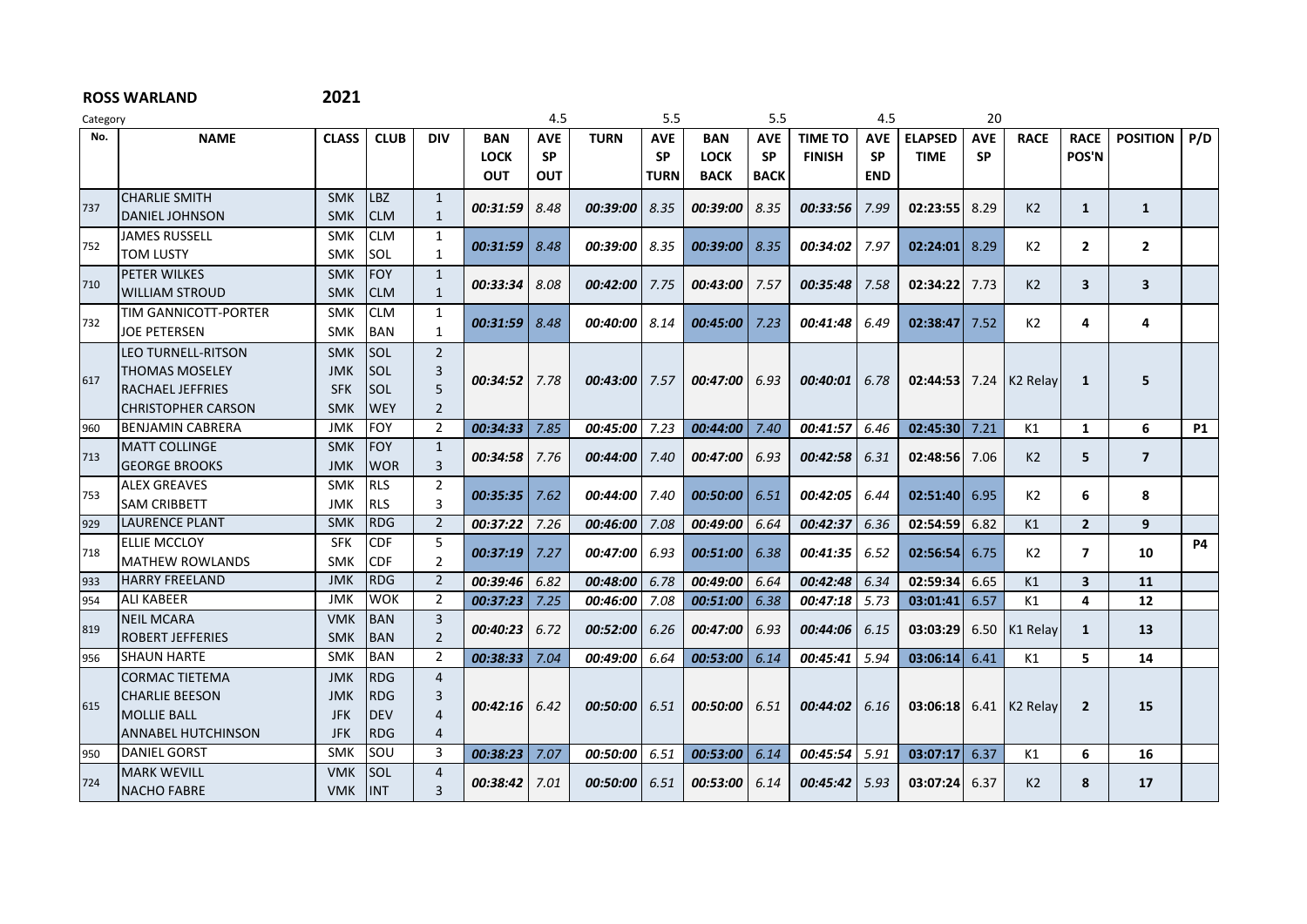| Category |                          |              |             |                | 4.5             |            | 5.5             |             | 5.5         |             | 4.5            |            | 20             |            |                      |                         |                 |     |
|----------|--------------------------|--------------|-------------|----------------|-----------------|------------|-----------------|-------------|-------------|-------------|----------------|------------|----------------|------------|----------------------|-------------------------|-----------------|-----|
| No.      | <b>NAME</b>              | <b>CLASS</b> | <b>CLUB</b> | <b>DIV</b>     | <b>BAN</b>      | <b>AVE</b> | <b>TURN</b>     | <b>AVE</b>  | <b>BAN</b>  | <b>AVE</b>  | <b>TIME TO</b> | <b>AVE</b> | <b>ELAPSED</b> | <b>AVE</b> | <b>RACE</b>          | <b>RACE</b>             | <b>POSITION</b> | P/D |
|          |                          |              |             |                | <b>LOCK</b>     | <b>SP</b>  |                 | <b>SP</b>   | <b>LOCK</b> | <b>SP</b>   | <b>FINISH</b>  | <b>SP</b>  | <b>TIME</b>    | <b>SP</b>  |                      | POS'N                   |                 |     |
|          |                          |              |             |                | <b>OUT</b>      | <b>OUT</b> |                 | <b>TURN</b> | <b>BACK</b> | <b>BACK</b> |                | <b>END</b> |                |            |                      |                         |                 |     |
| 731      | ABIGAIL BURGESS          | <b>SFK</b>   | <b>WEY</b>  | 4              | 00:41:40        | 6.51       | 00:50:00        | 6.51        | 00:53:00    | 6.14        | 00:44:38       | 6.08       | 03:09:18       | 6.30       | K2                   | 9                       | 18              |     |
|          | <b>KATIE BROOKES</b>     | <b>SFK</b>   | <b>EXE</b>  | 3              |                 |            |                 |             |             |             |                |            |                |            |                      |                         |                 |     |
| 941      | <b>MARK WILKES</b>       | <b>SMK</b>   | <b>CLM</b>  | 1              | 00:40:10        | 6.75       | 00:52:00        | 6.26        | 00:53:00    | 6.14        | 00:44:26       | 6.10       | 03:09:36       | 6.29       | K1                   | $\overline{7}$          | 19              |     |
| 955      | <b>MAGGIE DILAI</b>      | <b>SFK</b>   | <b>NOT</b>  | 3              | 00:39:22        | 6.89       | 00:51:00        | 6.38        | 00:54:00    | 6.03        | 00:47:11       | 5.75       | 03:11:33       | 6.23       | K1                   | 8                       | 20              |     |
|          | <b>TOM MABLESON</b>      | <b>JMK</b>   | <b>CAM</b>  | 5              |                 |            |                 |             |             |             |                |            |                |            |                      |                         |                 |     |
| 609      | <b>TIM SCOTT</b>         | <b>VMK</b>   | <b>NOR</b>  | $\overline{4}$ | 00:44:11        | 6.14       | 00:55:00        | 5.92        | 00:52:00    | 6.26        | 00:43:21       | 6.26       | 03:14:32       |            | $6.13$ K2 Relay      | $\overline{\mathbf{3}}$ | 21              |     |
|          | <b>ESTELLE WIDDOWS</b>   | <b>JFK</b>   | <b>NOR</b>  | 6              |                 |            |                 |             |             |             |                |            |                |            |                      |                         |                 |     |
|          | <b>OLLIE RIX</b>         | <b>SMK</b>   | <b>NOR</b>  | $\overline{2}$ |                 |            |                 |             |             |             |                |            |                |            |                      |                         |                 |     |
| 721      | <b>ROSEMARY EDWARDS</b>  | <b>JFK</b>   | <b>CDF</b>  | 5              | 00:39:33        | 6.86       | 00:51:00        | 6.38        | 00:56:00    | 5.81        | 00:49:22       | 5.49       | 03:15:55       | 6.09       | K2                   | 10                      | 22              |     |
|          | <b>DREW HOWELLS</b>      | <b>JMK</b>   | <b>CDF</b>  | 5              |                 |            |                 |             |             |             |                |            |                |            |                      |                         |                 |     |
| 938      | <b>JAMES TREADGOLD</b>   | <b>VMK</b>   | <b>NBY</b>  | $\overline{3}$ | 00:39:09        | 6.93       | 00:51:00        | 6.38        | 00:58:00    | 5.61        | 00:47:56       | 5.66       | 03:16:05       | 6.09       | K1                   | 9                       | 23              |     |
| 914      | MICHAEL DACOMBE          | <b>SMK</b>   | <b>SOL</b>  | 4              | 00:43:07        | 6.29       | 00:52:00        | 6.26        | 00:55:00    | 5.92        | 00:46:01       | 5.89       | 03:16:08       | 6.08       | K1                   | 10                      | 24              |     |
| 961      | <b>TOM DAWSON</b>        | <b>SMK</b>   | <b>FOX</b>  | 3              | 00:41:28        | 6.54       | $00:49:00$ 6.64 |             | 00:59:00    | 5.52        | 00:47:10       | 5.75       | 03:16:38       | 6.07       | K1                   | 11                      | 25              |     |
|          | SOPHIE LONG              | <b>SFK</b>   | <b>FOX</b>  | 5              |                 |            |                 |             |             |             |                |            |                |            |                      |                         |                 |     |
| 602      | JESSICA LONG             | <b>SFK</b>   | <b>FOX</b>  | 5              | 00:43:17        |            | 00:55:00        | 5.92        |             |             |                | 5.93       | 03:17:59       |            |                      | 4                       |                 |     |
|          | <b>HERMANUS HENNING</b>  | <b>SMK</b>   | <b>FOX</b>  | 5              |                 | 6.27       |                 |             | 00:54:00    | 6.03        | 00:45:42       |            |                | 6.03       | K <sub>2</sub> Relay |                         | 26              |     |
|          | <b>NICK BARNETT</b>      | <b>VMK</b>   | <b>FOX</b>  | 4              |                 |            |                 |             |             |             |                |            |                |            |                      |                         |                 |     |
| 904      | <b>ANNA RAILTON</b>      | <b>SFK</b>   | <b>FOX</b>  | 3              | 00:43:38        | 6.22       | 00:53:00        | 6.14        | 00:55:00    | 5.92        | 00:47:00       | 5.77       | 03:18:38       | 6.01       | K1                   | 12                      | 27              |     |
|          | LOUIS JACQ               | <b>JMK</b>   | <b>CAM</b>  | 4              |                 |            |                 |             |             |             |                |            |                |            |                      |                         |                 |     |
| 740      | <b>IMOGEN HUNTER</b>     | JFK          | <b>CAM</b>  | 4              | 00:41:14        | 6.58       | 00:51:00        | 6.38        | 00:57:00    | 5.71        | 00:49:41       | 5.46       | 03:18:55       | 6.00       | K2                   | 11                      | 28              |     |
| 958      | <b>THEO SALES</b>        | <b>JMK</b>   | <b>CAM</b>  | 4              | 00:41:22        | 6.56       | 00:51:00        | 6.38        | 00:57:00    | 5.71        | 00:49:43       | 5.45       | 03:19:05       | 5.99       | K1                   | 13                      | 29              |     |
|          | <b>ALICE BEESON</b>      | <b>JFK</b>   | <b>RDG</b>  | 6              |                 |            |                 |             |             |             |                |            |                |            |                      |                         |                 |     |
| 605      | TYLER KINDER             | <b>JMK</b>   | <b>RDG</b>  | 6              | $00:52:11$ 5.20 |            |                 |             |             |             |                |            |                |            |                      | 5.                      |                 |     |
|          | <b>JAN RACIBORSKI</b>    | <b>VMK</b>   | <b>RDG</b>  | 4              |                 |            | 01:03:00        | 5.17        | 00:46:00    | 7.08        | 00:40:10       | 6.75       | 03:21:21       | 5.93       | K <sub>2</sub> Relav |                         | 30              |     |
|          | <b>KEVIN SMITH</b>       | <b>VMK</b>   | <b>RDG</b>  | 3              |                 |            |                 |             |             |             |                |            |                |            |                      |                         |                 |     |
|          | <b>BETHAN DAVIES</b>     | <b>VFK</b>   | <b>RDG</b>  | 5              |                 |            |                 |             |             |             |                |            |                |            |                      |                         |                 |     |
| 807      | <b>AMBER OWEN</b>        | <b>SFK</b>   | RDG         | $\overline{4}$ | 00:49:30        | 5.48       | 00:59:00        | 5.52        | 00:50:00    | 6.51        | 00:43:09       | 6.29       | 03:21:39       |            | 5.92   $K1$ Relay    | $\overline{2}$          | 31              |     |
|          | <b>MATT WESTALL</b>      | <b>VMK</b>   | PAN         | 3              |                 |            |                 |             |             |             |                |            |                |            |                      |                         |                 |     |
| 739      | RICHARD WINSTANLEY       | <b>VMK</b>   | <b>BSF</b>  | 3              | $00:40:56$ 6.63 |            | 00:53:00        | 6.14        | 01:00:00    | 5.43        | 00:48:34       | 5.58       | 03:22:30       | 5.89       | K2                   | 12                      | 32              |     |
| 944      | <b>DOM MURPHY</b>        | <b>VMK</b>   | <b>BAN</b>  | 3              | 00:44:23        | 6.11       | 00:53:00        | 6.14        | 00:56:00    | 5.81        | 00:49:54       | 5.43       | 03:23:17       | 5.87       | K1                   | 14                      | 33              |     |
|          | HARRY SEWELL-CATCHPOLE   | <b>JMK</b>   | <b>NOR</b>  | 4              |                 |            |                 |             |             |             |                |            |                |            |                      |                         |                 |     |
| 818      | <b>ADRIAN DAVIS</b>      | JMK          | <b>NOR</b>  | 5              | 00:47:27        | 5.72       | 00:58:00        | 5.61        | 00:55:00    | 5.92        | 00:43:34       | 6.22       | 03:24:01       | 5.85       | K1 Relay             | 3                       | 34              |     |
|          | CATHERINE DRUMMOND       | <b>VFK</b>   | <b>RDG</b>  | 5              |                 |            |                 |             |             |             |                |            |                |            |                      |                         |                 |     |
| 729      | <b>DERIKA HUTCHINSON</b> | <b>VFK</b>   | RDG         | 5              | 00:44:18        | 6.12       | 00:54:00        | 6.03        | 00:57:00    | 5.71        | 00:49:07       | 5.52       | 03:24:25       | 5.84       | K <sub>2</sub>       | 13                      | 35              |     |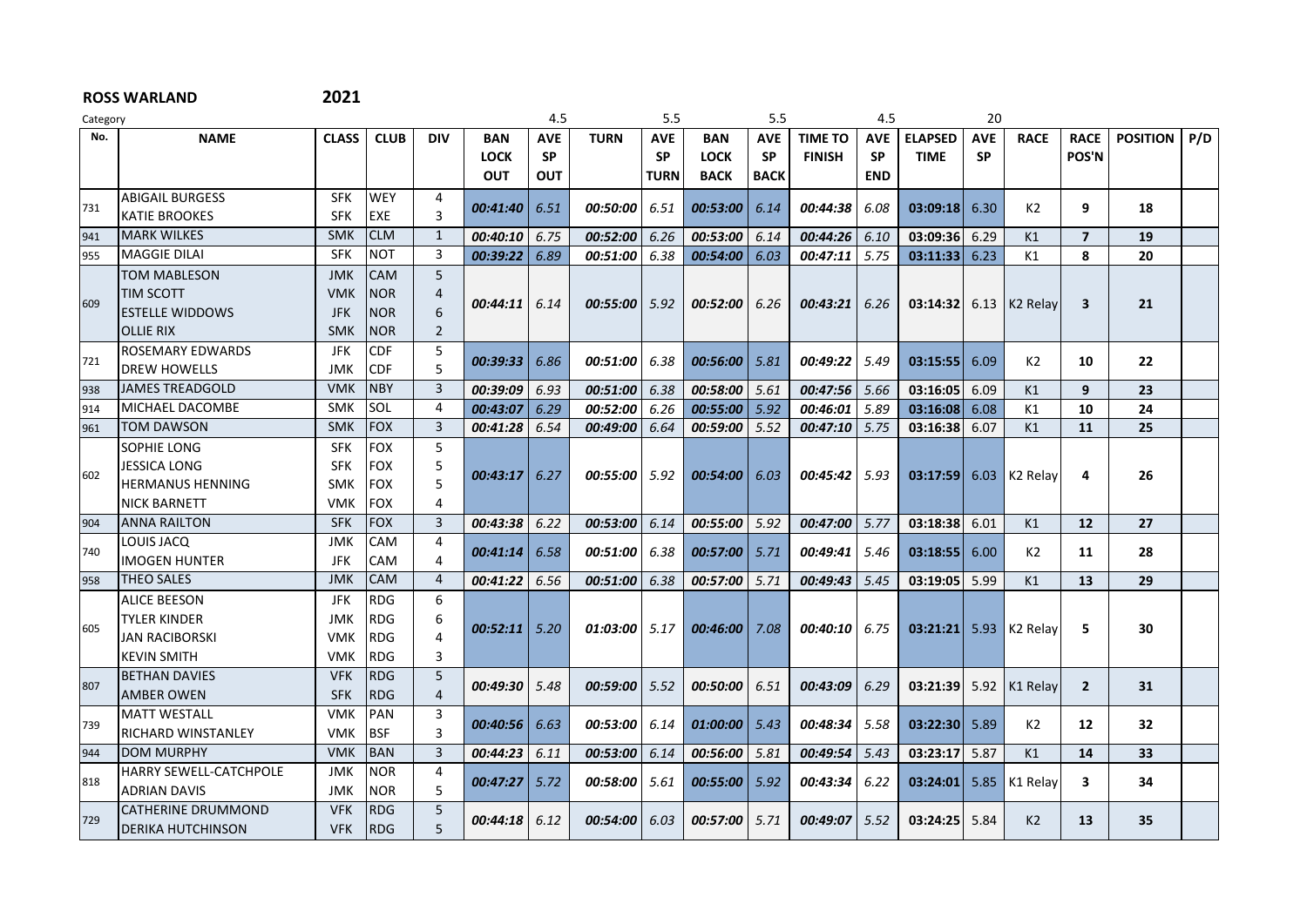| Category |                           |              |             |                |                 | 4.5        |             | 5.5         |             | 5.5         |                 | 4.5        |                | 20         |                      |                |                 |     |
|----------|---------------------------|--------------|-------------|----------------|-----------------|------------|-------------|-------------|-------------|-------------|-----------------|------------|----------------|------------|----------------------|----------------|-----------------|-----|
| No.      | <b>NAME</b>               | <b>CLASS</b> | <b>CLUB</b> | <b>DIV</b>     | <b>BAN</b>      | <b>AVE</b> | <b>TURN</b> | <b>AVE</b>  | <b>BAN</b>  | <b>AVE</b>  | <b>TIME TO</b>  | <b>AVE</b> | <b>ELAPSED</b> | <b>AVE</b> | <b>RACE</b>          | <b>RACE</b>    | <b>POSITION</b> | P/D |
|          |                           |              |             |                | <b>LOCK</b>     | <b>SP</b>  |             | <b>SP</b>   | <b>LOCK</b> | <b>SP</b>   | <b>FINISH</b>   | <b>SP</b>  | <b>TIME</b>    | <b>SP</b>  |                      | POS'N          |                 |     |
|          |                           |              |             |                | <b>OUT</b>      | OUT        |             | <b>TURN</b> | <b>BACK</b> | <b>BACK</b> |                 | <b>END</b> |                |            |                      |                |                 |     |
|          | KIET LUC                  | <b>JMK</b>   | <b>FOX</b>  | 5              |                 |            |             |             |             |             |                 |            |                |            |                      |                |                 |     |
| 601      | <b>KOEN AYRAN</b>         | <b>JMK</b>   | <b>FOX</b>  | 3              | 00:44:59        | 6.03       | 01:03:00    | 5.17        | 00:51:00    | 6.38        | 00:46:53        | 5.78       | 03:25:52       | 5.80       | K <sub>2</sub> Relay | 6              | 36              |     |
|          | <b>NORA JEPSON</b>        | <b>JFK</b>   | <b>FOX</b>  | 5              |                 |            |             |             |             |             |                 |            |                |            |                      |                |                 |     |
|          | <b>CATHERINE LONG</b>     | <b>JFK</b>   | <b>FOX</b>  | 5              |                 |            |             |             |             |             |                 |            |                |            |                      |                |                 |     |
|          | <b>ANDREW INGPEN</b>      | <b>VMK</b>   | <b>RDG</b>  | 5              |                 |            |             |             |             |             |                 |            |                |            |                      |                |                 |     |
| 815      | <b>JACOB WRIGHT</b>       | <b>JMK</b>   | RDG         | 5              | 00:46:07        | 5.88       | 00:59:00    | 5.52        | 00:55:00    | 5.92        | 00:48:43        | 5.57       | 03:28:50       | 5.71       | K1 Relay             | 4              | 37              |     |
|          | <b>HARRIET HICKS</b>      | <b>SFK</b>   | <b>NOR</b>  | 5              |                 |            |             |             |             |             |                 |            |                |            |                      |                |                 |     |
| 722      | <b>ALBERT HICKS</b>       | <b>SMK</b>   | <b>NOR</b>  | 1              | 00:44:10        | 6.14       | 00:55:00    | 5.92        | 01:00:00    | 5.42        | 00:50:27        | 5.38       | 03:29:37       | 5.69       | K <sub>2</sub>       | 14             | 38              |     |
| 939      | <b>WILLIAM LARNER</b>     | <b>JMK</b>   | <b>BAN</b>  | $\overline{4}$ | 00:44:17        | 6.12       | 00:56:00    | 5.81        | 00:59:00    | 5.52        | 00:50:46        | 5.34       | 03:30:03       | 5.68       | K1                   | 15             | 39              |     |
|          | <b>NEIL URQUHART</b>      | <b>VMK</b>   | <b>BAN</b>  | 6              |                 |            |             |             |             |             |                 |            |                |            |                      |                |                 |     |
| 709      | <b>WILL HARTE</b>         | <b>VMK</b>   | <b>BAN</b>  | 4              | 00:40:00        | 6.78       | 00:59:00    | 5.52        | 01:01:00    | 5.34        | 00:50:19        | 5.39       | 03:30:19       | 5.67       | K2                   | 15             | 40              |     |
|          | <b>SARAH VERNAU</b>       | <b>VFK</b>   | <b>NOT</b>  | 8              |                 |            |             |             |             |             |                 |            |                |            |                      |                |                 |     |
| 703      | <b>JUSTINE JENKINS</b>    | <b>VFK</b>   | <b>NOT</b>  | 5              | 00:44:41        | 6.07       | 00:57:00    | 5.71        | 00:59:00    | 5.52        | 00:51:09        | 5.30       | 03:31:50       | 5.63       | K2                   | 16             | 41              |     |
| 911      | <b>BEN RUDDLE</b>         | <b>VMK</b>   | <b>CDF</b>  | 5              | 00:45:00        | 6.03       | 00:57:00    | 5.71        | 00:58:00    | 5.61        | 00:52:14        | 5.19       | 03:32:14       | 5.62       | K1                   | 16             | 42              |     |
|          | <b>ELENA GOLDER</b>       | <b>VFK</b>   | <b>EXE</b>  | 5              |                 |            |             |             |             |             |                 |            |                |            |                      |                |                 |     |
| 727      | <b>DANIEL GOLDER</b>      | <b>VMK</b>   | <b>BAN</b>  | $\overline{2}$ | 00:42:30        | 6.38       | 00:57:00    | 5.71        | 01:02:00    | 5.25        | 00:51:06        | 5.31       | 03:32:36       | 5.61       | K2                   | 17             | 43              |     |
|          | <b>STEVEN GRAHAM</b>      | <b>VMK</b>   | <b>IND</b>  | 6              |                 |            |             |             |             |             |                 |            |                |            |                      |                |                 |     |
| 736      | <b>SIMON DERHAM</b>       | <b>VMK</b>   | <b>RUN</b>  | 4              | 00:44:59        | 6.03       | 00:58:00    | 5.61        | 00:59:00    | 5.52        | 00:50:38        | 5.36       | 03:32:37       | 5.61       | K <sub>2</sub>       | 18             | 44              |     |
| 902      | <b>MARK BLATCHLY</b>      | <b>VMK</b>   | <b>NOT</b>  | $\overline{4}$ | 00:43:28        | 6.24       | 00:58:00    | 5.61        | 00:59:00    | 5.52        | 00:52:56        | 5.12       | 03:33:24       | 5.59       | K1                   | 17             | 45              |     |
|          | <b>KATY DIXON</b>         | JFK          | <b>LBZ</b>  | $\overline{4}$ |                 |            |             |             |             |             |                 |            |                |            |                      |                |                 |     |
| 708      | <b>CHARLOTTE ELLIS</b>    | <b>SFK</b>   | LBZ         | 5              | 00:44:39        | 6.07       | 00:58:00    | 5.61        | 01:01:00    | 5.34        | 00:52:25        | 5.17       | 03:36:04       | 5.52       | K <sub>2</sub>       | 19             | 46              |     |
|          | <b>NICK HERBERT</b>       | <b>VMK</b>   | <b>FOX</b>  | $\overline{3}$ |                 |            |             |             |             |             |                 |            |                |            |                      |                |                 |     |
| 801      | <b>CHRIS BATES</b>        | <b>VMK</b>   | <b>FOX</b>  | 5              | 00:53:00        | 5.12       | 01:01:00    | 5.34        | 00:53:00    | 6.14        | 00:49:24        | 5.49       | 03:36:24       | 5.51       | K1 Relay             | 5              | 47              |     |
| 928      | <b>DENI PANEV</b>         | JMK          | <b>FOX</b>  | 4              | 00:44:00        | 6.16       | 00:56:00    | 5.81        | 01:04:00    | 5.09        | 00:52:33        | 5.16       | 03:36:33       | 5.51       | K1                   | 18             | 48              |     |
| 912      | <b>TOM FLORY</b>          | <b>SMK</b>   | <b>FOX</b>  | 4              | 00:44:00        | 6.16       | 00:56:00    | 5.81        | 01:03:00    | 5.17        | 00:53:34        | 5.06       | 03:36:34       | 5.51       | K1                   | 19             | 49              |     |
|          | ROBERT DEVEREUX WHITEHEAD | <b>VMK</b>   | <b>NBY</b>  | 5              |                 |            |             |             |             |             |                 |            |                |            |                      |                |                 |     |
| 728      | <b>PAUL JACKSON</b>       | <b>VMK</b>   | <b>NBY</b>  | 5              | 00:43:41        | 6.21       | 00:57:00    | 5.71        | 01:03:00    | 5.17        | 00:52:56        | 5.12       | 03:36:37       | 5.51       | K2                   | 20             | 50              |     |
| 951      | <b>DUNCAN JACK</b>        | <b>VMK</b>   | <b>NOT</b>  | 5              | 00:44:16        | 6.13       | 00:57:00    | 5.71        | 01:01:00    | 5.34        | 00:55:29        | 4.89       | 03:37:45       | 5.48       | K1                   | 20             | 51              |     |
|          | <b>FILIPPO DE ANGELIS</b> | <b>SMK</b>   | <b>FOX</b>  | $\overline{7}$ |                 |            |             |             |             |             |                 |            |                |            |                      |                |                 |     |
| 813      | MAX CAMBPELL-REIDE        | <b>JMK</b>   | <b>FOX</b>  | 6              | 00:47:57        | 5.66       | 01:00:00    | 5.43        | 00:59:00    | 5.52        | 00:50:56        | 5.32       | 03:37:53       | 5.48       | K1 Relay             | 6              | 52              |     |
|          | <b>DARREN MILES</b>       | <b>VMK</b>   | <b>BAN</b>  | 5              |                 |            |             |             |             |             |                 |            |                |            |                      |                |                 |     |
| 817      | <b>ANDY FLACK</b>         | <b>VMK</b>   | BAN         | 4              | $00:52:00$ 5.22 |            | 01:01:00    | 5.34        | 00:58:00    | 5.61        | $00:47:16$ 5.74 |            | 03:38:16       | 5.47       | K1 Relay             | $\overline{7}$ | 53              |     |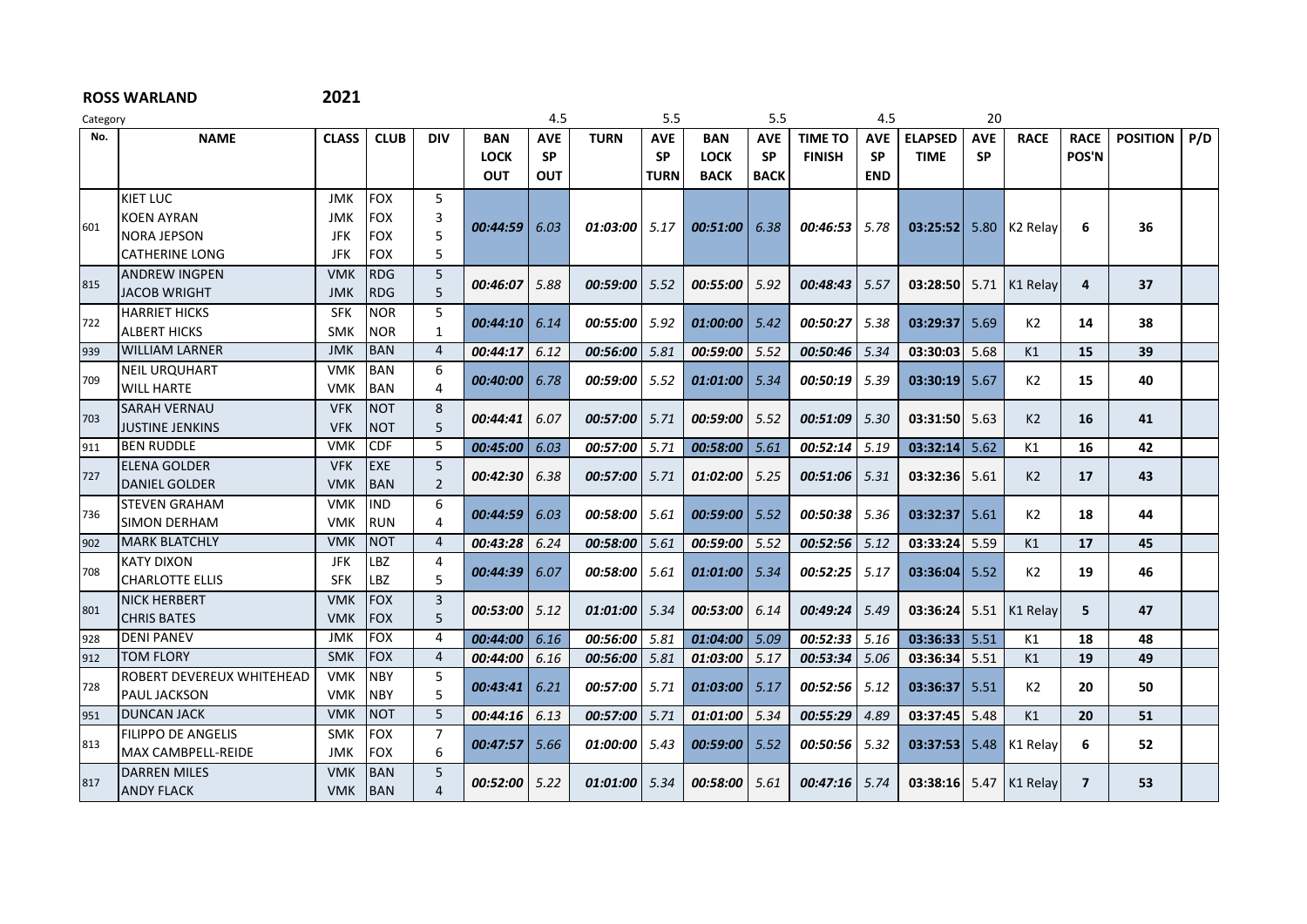| Category |                            |              |             |                |                 | 4.5        |                        | 5.5         |                        | 5.5         |                | 4.5        |                | 20         |                   |              |                 |                |
|----------|----------------------------|--------------|-------------|----------------|-----------------|------------|------------------------|-------------|------------------------|-------------|----------------|------------|----------------|------------|-------------------|--------------|-----------------|----------------|
| No.      | <b>NAME</b>                | <b>CLASS</b> | <b>CLUB</b> | <b>DIV</b>     | <b>BAN</b>      | <b>AVE</b> | <b>TURN</b>            | <b>AVE</b>  | <b>BAN</b>             | <b>AVE</b>  | <b>TIME TO</b> | <b>AVE</b> | <b>ELAPSED</b> | <b>AVE</b> | <b>RACE</b>       | <b>RACE</b>  | <b>POSITION</b> | P/D            |
|          |                            |              |             |                | <b>LOCK</b>     | <b>SP</b>  |                        | <b>SP</b>   | <b>LOCK</b>            | <b>SP</b>   | <b>FINISH</b>  | <b>SP</b>  | <b>TIME</b>    | <b>SP</b>  |                   | POS'N        |                 |                |
|          |                            |              |             |                | <b>OUT</b>      | OUT        |                        | <b>TURN</b> | <b>BACK</b>            | <b>BACK</b> |                | <b>END</b> |                |            |                   |              |                 |                |
| 711      | <b>GEORGIA FENWICK</b>     | <b>SFK</b>   | <b>RDG</b>  | 5              | 00:45:24        | 5.97       | 00:58:00               | 5.61        | 01:01:00               | 5.34        | 00:55:33       | 4.88       | 03:39:57       | 5.43       | K2                | 21           | 54              |                |
|          | TILLA KUBISCH-WILES        | <b>JFK</b>   | <b>RDG</b>  | 5              |                 |            |                        |             |                        |             |                |            |                |            |                   |              |                 |                |
| 810      | <b>AIDAN TEEUWEN</b>       | <b>JMK</b>   | <b>LON</b>  | 4              |                 |            |                        |             |                        |             |                | 5.53       |                |            |                   | 8            |                 |                |
|          | <b>NIGEL FRANKLAND</b>     | <b>VMK</b>   | <b>RDG</b>  | 4              | $00:48:50$ 5.55 |            | 01:07:00               | 4.86        | 00:56:00               | 5.81        | 00:49:04       |            | 03:40:54       | 5.40       | K1 Relay          |              | 55              |                |
| 936      | <b>THOMAS WALKER</b>       | SMK          | <b>NOR</b>  | 3              | $00:46:29$ 5.83 |            | 01:00:00               | 5.43        | 01:01:00               | 5.34        | 00:53:34       | 5.06       | 03:41:03       | 5.40       | K1                | 21           | 56              |                |
| 937      | <b>ANDREW JUDD</b>         | <b>SMK</b>   | <b>NOR</b>  | 5              | 00:46:44        | 5.80       | 01:01:00               | 5.34        | 01:02:00               | 5.25        | 00:52:10       | 5.20       | 03:41:54       | 5.38       | K1                | 22           | 57              |                |
| 701      | <b>GRAHAM RAYMOND</b>      | <b>VMK</b>   | <b>BOA</b>  | $\overline{a}$ | 00:47:03        | 5.76       | 00:57:00               |             | 01:05:00               |             | 00:53:20       | 5.08       | 03:42:23       |            | K2                | 22           | 58              |                |
|          | <b>IAN THELWELL</b>        | <b>VMK</b>   | <b>BOA</b>  | 4              |                 |            |                        | 5.71        |                        | 5.01        |                |            |                | 5.37       |                   |              |                 |                |
|          | <b>STEFAN SENK</b>         | <b>VMK</b>   | <b>RDG</b>  | $\overline{2}$ |                 |            |                        |             |                        |             |                |            |                |            |                   | 9            |                 |                |
| 805      | <b>RUTH SHEPHARD</b>       | <b>JFK</b>   | <b>RDG</b>  | <b>U14A</b>    | 00:54:41        | 4.96       | 01:12:00               | 4.52        | 00:54:00               | 6.03        | 00:45:27       | 5.97       | 03:46:08       | 5.28       | K1 Relay          |              | 59              |                |
| 908      | STUART SHERMAN             | <b>VMK</b>   | <b>CDF</b>  | $\overline{a}$ | 00:47:00        | 5.77       | 01:02:00               | 5.25        | 01:02:00               | 5.25        | 00:55:43       | 4.87       | 03:46:43       | 5.26       | К1                | 23           | 60              |                |
| 614      | <b>HOLLIE JACKSON</b>      | <b>SFK</b>   | <b>FOX</b>  | 5              |                 |            |                        |             |                        |             |                |            |                |            |                   |              |                 |                |
|          | <b>FRANKIE SCRIVENER</b>   | <b>JFK</b>   | <b>FOX</b>  | 7              |                 |            |                        |             |                        |             |                |            |                |            | 5.26   $K2$ Relay |              |                 |                |
|          | <b>MILES FLORY</b>         | <b>VMK</b>   | <b>FOX</b>  | 8              | $00:51:35$ 5.26 |            | <i><b>01:06:00</b></i> | 4.93        | 00:59:00               | 5.52        | 00:50:26       | 5.38       | 03:47:01       |            |                   | $\mathbf{7}$ | 61              |                |
|          | <b>DEBBIE HUNTER</b>       | <b>VFK</b>   | <b>FOX</b>  | 8              |                 |            |                        |             |                        |             |                |            |                |            |                   |              |                 |                |
| 907      | <b>CHRISTOPHER SMOWTON</b> | <b>SMK</b>   | <b>FOX</b>  | 5              | 00:48:31        | 5.59       | 01:01:00               | 5.34        | 01:06:00               | 4.93        | 00:53:28       | 5.07       | 03:48:59       | 5.21       | K1                | 24           | 62              |                |
|          | <b>BARBARA OLEKSY</b>      | <b>VFKV</b>  | <b>BAN</b>  | $\mathsf{q}$   | 00:48:53        | 5.55       | 01:03:00               | 5.17        | 01:04:00               | 5.09        | 00:55:52       | 4.85       | 03:51:45       | 5.15       | K2                | 23           | 63              | P <sub>8</sub> |
| 706      | <b>GRZEGORZ OLEKSY</b>     | <b>MK</b>    | <b>BAN</b>  | $\overline{7}$ |                 |            |                        |             |                        |             |                |            |                |            |                   |              |                 |                |
|          | <b>JOOST VAN DIJCK</b>     | <b>VMC</b>   | <b>PAN</b>  | 9              |                 |            |                        |             |                        |             |                |            |                |            | CC <sub>2</sub>   |              |                 | P8             |
| 717      | <b>VICKY METCALFE</b>      | <b>VFC</b>   | PAN         | 9              | 00:49:17        | 5.50       | 01:02:00               | 5.25        | 01:07:00               | 4.86        | 00:54:20       | 4.99       | 03:52:37       | 5.13       |                   | 24           | 64              | P8             |
| 918      | <b>ROBERT MCCALL</b>       | <b>VMK</b>   | <b>IND</b>  | 9              | $00:51:12$ 5.30 |            | 01:02:00               | 5.25        | $01:05:00$ 5.01        |             | 00:54:39       | 4.96       | 03:52:51       | 5.13       | K1                | 25           | 65              | <b>P6</b>      |
| 920      | <b>STEVE PERRY</b>         | <b>VMK</b>   | <b>BAN</b>  | 5              | 00:51:30 5.27   |            | $01:01:30$ 5.29        |             | 01:04:00               | 5.09        | 00:55:56       | 4.85       | 03:52:56       | 5.12       | K1                | 26           | 66              |                |
| 919      | <b>JOSHUA PERRY</b>        | <b>JMK</b>   | BAN         | 5              | 00:51:30        | 5.27       | 01:01:30               | 5.29        | 01:04:00               | 5.09        | 00:55:56       | 4.85       | 03:52:56       | 5.12       | K1                | 27           | 67              |                |
| 924      | MIKLOS SZABADVARI-JNR      | <b>JMK</b>   | <b>RDG</b>  | $\overline{a}$ | 00:46:54        | 5.78       | 01:01:00               | 5.34        | 01:06:00               | 4.93        | 01:00:21       | 4.49       | 03:54:15       | 5.09       | K1                | 28           | 68              |                |
| 812      | <b>IAN MCLEAN</b>          | <b>VMK</b>   | <b>BAN</b>  | 6              | 00:48:00        | 5.65       | 01:01:00               | 5.34        | 01:07:00               | 4.86        | 01:00:07       | 4.51       | 03:56:07       | 5.05       | K1 Relav          | 10           | 69              |                |
|          | <b>CARL WARLAND</b>        | <b>VMK</b>   | BAN         | 6              |                 |            |                        |             |                        |             |                |            |                |            |                   |              |                 |                |
|          | <b>DAVID NEWHOUSE</b>      | <b>VMK</b>   | <b>IFOX</b> | 8              |                 |            |                        |             |                        |             |                |            |                |            |                   |              |                 |                |
| 730      | <b>MARK SCRIVENER</b>      | <b>VMK</b>   | <b>IFOX</b> | 5              | 00:48:42        | 5.57       | 01:03:00               | 5.17        | 01:09:00               | 4.72        | 00:56:32       | 4.80       | 03:57:14       | 5.03       | K2                | 25           | 70              |                |
|          | <b>ALISON LIMENTANI</b>    | <b>SFK</b>   | <b>CAM</b>  | $\overline{7}$ |                 |            |                        |             |                        |             |                |            |                |            |                   |              |                 |                |
| 751      | <b>MIHA RENKO</b>          | <b>VMK</b>   | <b>CAM</b>  | 6              | 00:50:58        | 5.32       | 01:03:00               | 5.17        | <i><b>01:06:00</b></i> | 4.93        | 00:57:34       | 4.71       | 03:57:32       | 5.02       | K <sub>2</sub>    | 26           | 71              |                |
|          | <b>LEE DEAN</b>            | <b>SMC</b>   | <b>BAN</b>  | 7              |                 |            |                        |             |                        |             |                |            |                |            |                   |              |                 |                |
| 714      | <b>CHRIS HILLS</b>         | <b>VMC</b>   | <b>BAN</b>  | 9              | 00:49:53        | 5.44       | $01:04:00$ 5.09        |             | 01:06:00               | 4.93        | 00:57:47       | 4.69       | 03:57:40       | 5.02       | CC <sub>2</sub>   | 27           | 72              |                |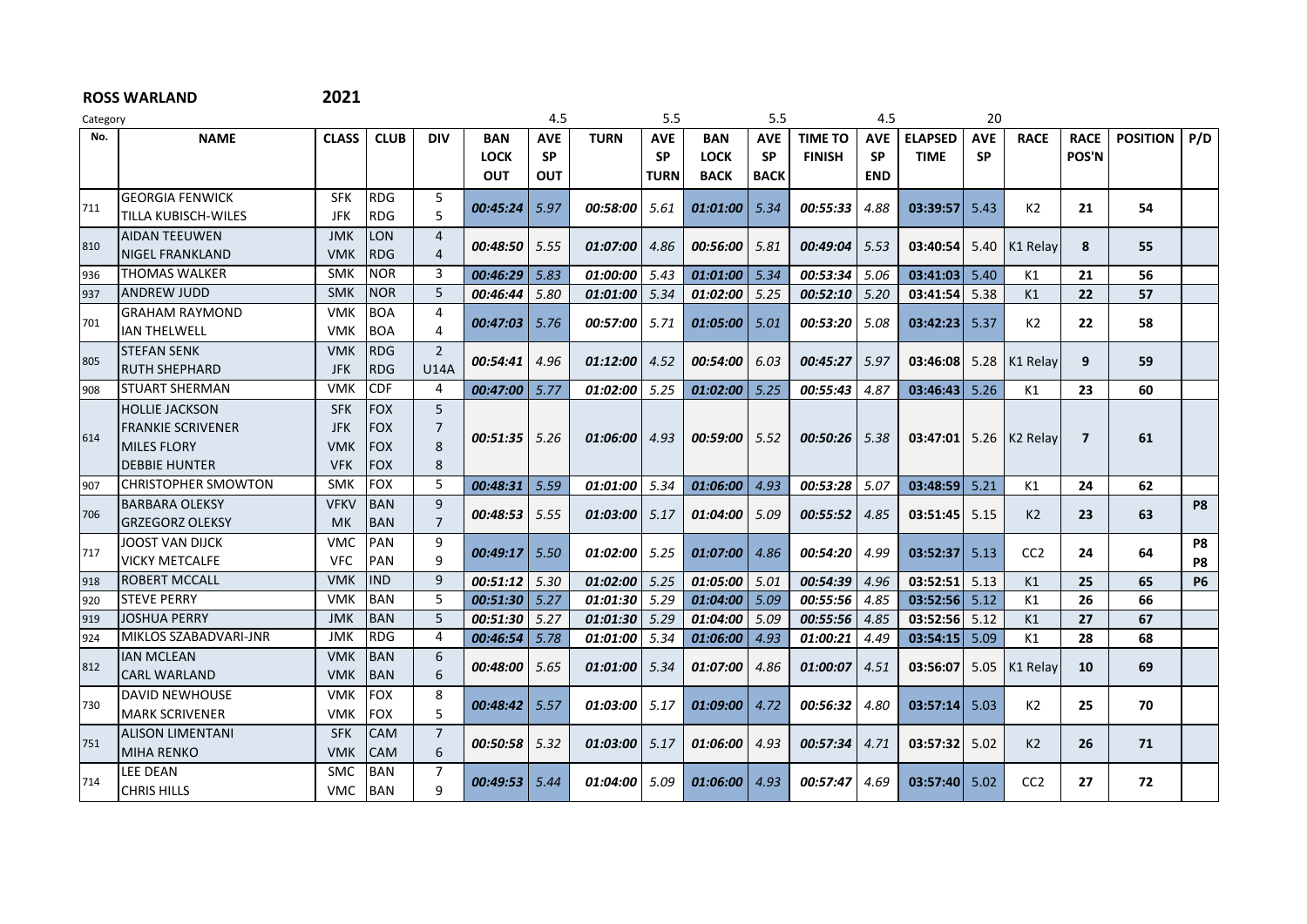| Category |                               |              |             |                |                   | 4.5        |                        | 5.5         |                 | 5.5         |                | 4.5        |                | 20         |                      |                 |                 |     |
|----------|-------------------------------|--------------|-------------|----------------|-------------------|------------|------------------------|-------------|-----------------|-------------|----------------|------------|----------------|------------|----------------------|-----------------|-----------------|-----|
| No.      | <b>NAME</b>                   | <b>CLASS</b> | <b>CLUB</b> | <b>DIV</b>     | <b>BAN</b>        | <b>AVE</b> | <b>TURN</b>            | <b>AVE</b>  | <b>BAN</b>      | <b>AVE</b>  | <b>TIME TO</b> | <b>AVE</b> | <b>ELAPSED</b> | <b>AVE</b> | <b>RACE</b>          | <b>RACE</b>     | <b>POSITION</b> | P/D |
|          |                               |              |             |                | <b>LOCK</b>       | <b>SP</b>  |                        | <b>SP</b>   | <b>LOCK</b>     | <b>SP</b>   | <b>FINISH</b>  | <b>SP</b>  | <b>TIME</b>    | <b>SP</b>  |                      | <b>POS'N</b>    |                 |     |
|          |                               |              |             |                | <b>OUT</b>        | <b>OUT</b> |                        | <b>TURN</b> | <b>BACK</b>     | <b>BACK</b> |                | <b>END</b> |                |            |                      |                 |                 |     |
|          | LUCA BECKMAYER                | <b>JMK</b>   | <b>FOX</b>  | 9              |                   |            |                        |             |                 |             |                |            |                |            |                      |                 |                 |     |
|          | <b>OTTILIE CAMPBELL-REIDE</b> | <b>JFK</b>   | <b>FOX</b>  | 9              |                   |            |                        |             |                 |             |                |            |                |            |                      |                 |                 |     |
| 613      | <b>SAM DICKSON</b>            | <b>JMK</b>   | <b>FOX</b>  | $\overline{7}$ | $00:52:16$ 5.19   |            | 01:13:00               | 4.46        | $01:00:00$ 5.43 |             | 00:52:50       | 5.13       | 03:58:06       | 5.01       | K <sub>2</sub> Relav | 8               | 73              |     |
|          | <b>CHARLIE DICKSON</b>        | <b>SFK</b>   | <b>FOX</b>  | 5              |                   |            |                        |             |                 |             |                |            |                |            |                      |                 |                 |     |
|          | <b>IFAY BUTLER</b>            | <b>VFK</b>   | PAN         | 6              |                   |            |                        |             |                 |             |                |            |                |            |                      |                 |                 |     |
| 738      | <b>CAROLINE WALKER</b>        | <b>VFK</b>   | PAN         | 6              | 00:49:47          | 5.45       | <i><b>01:04:00</b></i> | 5.09        | 01:09:00        | 4.72        | 00:55:53       | 4.85       | 03:58:40       | 5.00       | K2                   | 28              | 74              |     |
| 957      | <b>CHRIS JOHNSON</b>          | <b>VMK</b>   | <b>BAN</b>  | 6              | 00:48:00          | 5.65       | 01:05:00               | 5.01        | 01:07:00        | 4.86        | 00:58:49       | 4.61       | 03:58:49       | 5.00       | K1                   | 29              | 75              |     |
| 926      | <b>ROGER TRITTON</b>          | <b>VMK</b>   | <b>FOX</b>  | 6              | 00:50:34          | 5.36       | 01:03:00               | 5.17        | 01:09:00        | 4.72        | 00:57:02       | 4.76       | 03:59:36       | 4.98       | K1                   | 30              | 76              |     |
|          | <b>OSCAR TODD</b>             | <b>SMK</b>   | <b>FOX</b>  | 6              |                   |            |                        |             |                 |             |                |            |                |            |                      |                 |                 |     |
| 754      | <b>ROSIE COLLINS</b>          | <b>SFK</b>   | <b>FOX</b>  | 8              | 00:50:35          | 5.36       | 01:05:00               | 5.01        | 01:07:00        | 4.86        | 00:57:04       | 4.75       | 03:59:39       | 4.98       | K <sub>2</sub>       | 29              | 77              |     |
| 925      | <b>HERIBERT RAMROTH</b>       | <b>VMK</b>   | <b>FOX</b>  | 5              | 00:50:45          | 5.34       | 01:02:00               | 5.25        | 01:10:00        | 4.65        | 00:57:03       | 4.75       | 03:59:48       | 4.98       | K1                   | 31              | 78              |     |
|          | <b>DANIEL KROMER</b>          | <b>JMK</b>   | <b>RLS</b>  | 8              |                   |            |                        |             |                 |             |                |            |                |            |                      |                 |                 |     |
|          | <b>OLIVER REED</b>            | <b>JMK</b>   | <b>RLS</b>  | 9              |                   |            |                        |             |                 |             |                |            |                |            |                      |                 |                 |     |
| 612      | <b>SAM SPARKS</b>             | <b>JMK</b>   | <b>RLS</b>  | 6              | 00:50:26          | 5.38       | $01:09:00$ 4.72        |             | 01:08:00        | 4.79        | 00:52:58       | 5.12       | 04:00:24       |            | 4.96 $K2$ Relay      | 9               | 79              |     |
|          | <b>AERON MURPHY</b>           | <b>JMK</b>   | <b>RLS</b>  | $\overline{7}$ |                   |            |                        |             |                 |             |                |            |                |            |                      |                 |                 |     |
| 927      | <b>DAVE LONG</b>              | <b>VMK</b>   | <b>FOX</b>  | 5              | 00:51:30          | 5.27       | 01:03:00               | 5.17        | 01:09:00        | 4.72        | 00:57:02       | 4.76       | 04:00:32       | 4.96       | K1                   | 32              | 80              |     |
| 945      | <b>GORDON BULLOCK</b>         | <b>VMK</b>   | <b>BAD</b>  | 5              | 00:51:41          | 5.25       | 01:06:00               | 4.93        | 01:06:00        | 4.93        | 00:57:42       | 4.70       | 04:01:23       | 4.94       | K1                   | 33              | 81              |     |
|          | <b>TRISTAN KAWALEK</b>        | <b>SMK</b>   | SOL         | 8              |                   |            |                        |             |                 |             |                |            |                |            |                      |                 |                 |     |
| 705      | <b>JONNY WOODS</b>            | <b>SMK</b>   | SOL         | 8              | 00:48:33          | 5.59       | 01:06:00               | 4.93        | 01:11:00        | 4.58        | 00:58:01       | 4.67       | 04:03:34       | 4.90       | K2                   | 30              | 82              |     |
|          | <b>SIMON HANGER</b>           | <b>VMK</b>   | <b>BAN</b>  | 5              |                   |            |                        |             |                 |             |                |            |                |            |                      |                 |                 |     |
| 720      | <b>JULIE WOOD</b>             | <b>VFK</b>   | <b>BAN</b>  | 5              | 00:48:00          | 5.65       | 01:07:00               | 4.86        | 01:11:00        | 4.58        | 00:59:39       | 4.55       | 04:05:39       | 4.86       | K <sub>2</sub>       | 31              | 83              |     |
|          | <b>NEVILLE DAVIES</b>         | <b>VMK</b>   | <b>FOX</b>  | 7              |                   |            |                        |             |                 |             |                |            |                |            |                      |                 |                 |     |
|          | <b>JULIAN KNIGHT</b>          | <b>VFK</b>   | <b>FOX</b>  | 6              |                   |            |                        |             |                 |             |                |            |                |            |                      |                 |                 |     |
| 604      | <b>ANDY SOLWAY</b>            | <b>VMK</b>   | <b>FOX</b>  | 5              | 00:55:33          | 4.88       | 01:28:00               | 3.70        | 0.55:00         | 5.92        | 00:48:44       | 5.56       | 04:07:17       | 4.83       | K <sub>2</sub> Relay | 10              | 84              |     |
|          | <b>BOB EDMOND-SEAL</b>        | <b>VMK</b>   | <b>FOX</b>  | 4              |                   |            |                        |             |                 |             |                |            |                |            |                      |                 |                 |     |
|          | <b>CRAIG BATTISON</b>         | <b>SMK</b>   | <b>BAN</b>  | $\overline{7}$ | 00:56:33          | 4.80       |                        | 4.34        |                 | 5.01        |                |            | 04:10:18       |            |                      |                 | 85              |     |
| 808      | <b>MARK LARGE</b>             | <b>SMK</b>   | <b>BAN</b>  | 8              |                   |            | 01:15:00               |             | 01:05:00        |             | 00:53:45       | 5.05       |                | 4.77       | K1 Relay             | 11              |                 |     |
| 943      | <b>BRIAN PHELAN</b>           | <b>VMK</b>   | <b>BAN</b>  | 9              | 00:55:08          | 4.92       | 01:06:00               | 4.93        | 01:14:00        | 4.40        | 00:55:56       | 4.85       | 04:11:04       | 4.75       | K1                   | 34              | 86              | P8  |
| 735      | MALCOLM GILKS                 | <b>VMK</b>   | <b>BAN</b>  | $\overline{7}$ |                   |            |                        |             |                 |             |                |            |                |            |                      | 32 <sub>2</sub> |                 |     |
|          | <b>PAUL SMITH</b>             | <b>VMK</b>   | <b>BAN</b>  | $\overline{7}$ | 00:53:56          | 5.03       | 01:09:01               | 4.72        | 01:08:48        | 4.73        | 01:00:47       | 4.46       | 04:12:32       | 4.73       | K <sub>2</sub>       |                 | 87              |     |
| 733      | DAVID CAWTHORNE               | <b>VMK</b>   | PAN         | 9              |                   |            |                        |             |                 |             | 00:59:46       |            |                |            | K2                   | 33              | 88              |     |
|          | <b>JONATHAN CRABB</b>         | <b>VMK</b>   | <b>PAN</b>  | q              | 00:54:28          | 4.98       | 01:09:00               | 4.72        | 01:10:00        | 4.65        |                | 4.54       | 04:13:14       | 4.71       |                      |                 |                 |     |
| 921      | <b>DAMON WHITE</b>            | <b>VMC</b>   | <b>RDG</b>  | 8              | 00:57:35          | 4.71       | 01:10:00               | 4.65        | 01:10:00        | 4.65        | 01:01:17       | 4.43       | 04:18:52       | 4.61       | CC1                  | 35              | 89              |     |
| 922      | <b>STEPHEN BECK</b>           | <b>VMK</b>   | <b>BAN</b>  | 6              | $00:55:00$   4.93 |            | 01:06:00               | 4.93        | $01:16:00$ 4.28 |             | 01:06:54       | 4.05       | 04:23:54       | 4.52       | K1                   | 36              | 90              |     |